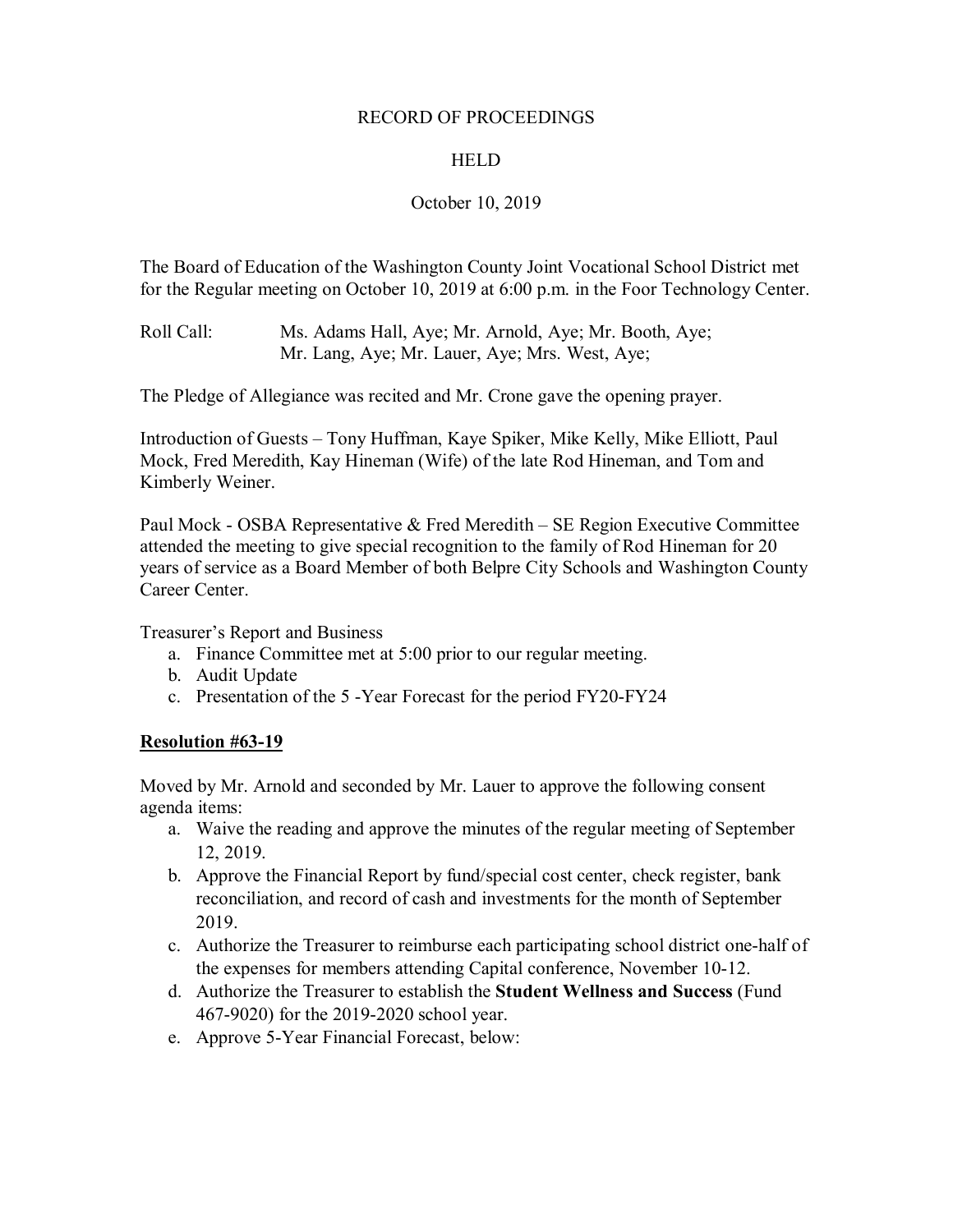# Page 6167 Minutes – Washington County JVS District October 10, 2019

|                                                                                        |                            | <b>WASHINGTON COUNTY CAREER CENTER - WASHINGTON COUNTY</b><br>Schedule Of Revenue, Expenditures and Changes In Fund Balances<br><b>Actual and Forecasted Operating Fund</b> |                            |                            |                            |                            |                            |                            |  |
|----------------------------------------------------------------------------------------|----------------------------|-----------------------------------------------------------------------------------------------------------------------------------------------------------------------------|----------------------------|----------------------------|----------------------------|----------------------------|----------------------------|----------------------------|--|
|                                                                                        |                            | <b>ACTUAL</b>                                                                                                                                                               |                            |                            |                            | <b>FORECASTED</b>          |                            |                            |  |
|                                                                                        | <b>Fiscal Year</b><br>2017 | <b>Fiscal Year</b><br>2018                                                                                                                                                  | <b>Fiscal Year</b><br>2019 | <b>Fiscal Year</b><br>2020 | <b>Fiscal Year</b><br>2021 | <b>Fiscal Year</b><br>2022 | <b>Fiscal Year</b><br>2023 | <b>Fiscal Year</b><br>2024 |  |
| <b>Revenue:</b>                                                                        |                            |                                                                                                                                                                             |                            |                            |                            |                            |                            |                            |  |
| 1.010 - General Property Tax (Real Estate)<br>1.020 - Public Utility Personal Property | 1.781.197<br>476,951       | 1,858.379<br>586.766                                                                                                                                                        | 1.863.528<br>714,228       | 1.961.092<br>681,720       | 1.980.698<br>734,766       | 1.987.783<br>736,647       | 2.041.153<br>741,214       | 2.077.120<br>745,781       |  |
| 1.030 - Income Tax                                                                     |                            |                                                                                                                                                                             |                            |                            |                            |                            |                            |                            |  |
| 1.035 - Unrestricted Grants-in-Aid                                                     | 2,627,577                  | 2,556,475                                                                                                                                                                   | 2,474,437                  | 2.473.969                  | 2.473.969                  | 2.523.969                  | 2,525,969                  | 2,527,969                  |  |
| 1.040 - Restricted Grants-in-Aid<br>1.045 - Restricted Federal Grants-in-Aid - SFSF    | 1,108,621                  | 1,105,045                                                                                                                                                                   | 1,128,150                  | 1,128,150                  | 1,128,150                  | 1,148,150                  | 1,153,150                  | 1,158,150                  |  |
| 1.050 - Property Tax Allocation                                                        | 261,799                    | 272,160                                                                                                                                                                     | 272.591                    | 284,434                    | 295.952                    | 296.582                    | 304,419                    | 312,271                    |  |
| 1.060 - All Other Operating Revenues                                                   | 189,977                    | 182.856                                                                                                                                                                     | 198.923                    | 265,501                    | 262,501                    | 262,501                    | 157,501                    | 132,501                    |  |
| 1.070 - Total Revenue                                                                  | 6,446,122                  | 6,561,681                                                                                                                                                                   | 6,651,857                  | 6,794,866                  | 6,876,036                  | 6,955,632                  | 6,923,406                  | 6,953,792                  |  |
| <b>Other Financing Sources:</b>                                                        |                            |                                                                                                                                                                             |                            |                            |                            |                            |                            |                            |  |
| 2.010 - Proceeds from Sale of Notes                                                    | ÷                          |                                                                                                                                                                             |                            | ı.                         | ÷,                         |                            |                            | ÷                          |  |
| 2.020 - State Emergency Loans and Advancements                                         |                            |                                                                                                                                                                             |                            |                            |                            |                            |                            |                            |  |
| 2.040 - Operating Transfers-In<br>2.050 - Advances-In                                  | 73,508                     | 83,248                                                                                                                                                                      | 85,000                     | 81,500                     | 80.000                     | 80.000                     | 80,000                     | 80,000                     |  |
| 2.060 - All Other Financing Sources                                                    | 61,025                     | 105,949                                                                                                                                                                     | 70,759                     | 107,000                    | 74,500                     | 74,500                     | 74,500                     | 74,500                     |  |
| 2.070 - Total Other Financing Sources                                                  | 134,533                    | 189.197                                                                                                                                                                     | 155.759                    | 188,500                    | 154.500                    | 154,500                    | 154,500                    | 154.500                    |  |
| 2.080 - Total Revenues and Other Financing Sources                                     | 6,580,655                  | 6,750,878                                                                                                                                                                   | 6,807,616                  | 6,983,366                  | 7,030,536                  | 7,110,132                  | 7,077,906                  | 7,108,292                  |  |
| <b>Expenditures:</b>                                                                   |                            |                                                                                                                                                                             |                            |                            |                            |                            |                            |                            |  |
| 3.010 - Personnel Services                                                             | 2,852,081                  | 2,974,207                                                                                                                                                                   | 3,173,863                  | 3,308,403                  | 3,433,881                  | 3,554,314                  | 3,644,601                  | 3,737,182                  |  |
| 3.020 - Employees' Retirement/Insurance Benefits                                       | 1,255,581                  | 1,299,332                                                                                                                                                                   | 1,356,980                  | 1,383,517                  | 1,477,320                  | 1,565,256                  | 1,640,327                  | 1,766,490                  |  |
| 3.030 - Purchased Services                                                             | 672,974<br>472.967         | 600,273<br>349.708                                                                                                                                                          | 660,169<br>384,371         | 664,267<br>557,590         | 628,863<br>382,228         | 673,058<br>390,505         | 636,058<br>398.145         | 642,058<br>398.145         |  |
| 3.040 - Supplies and Materials<br>3.050 - Capital Outlay                               | 168,608                    | 334,195                                                                                                                                                                     | 314,836                    | 333,209                    | 300.171                    | 320,171                    | 310,171                    | 291,171                    |  |
| 3.060 - Intergovernmental                                                              |                            |                                                                                                                                                                             |                            |                            |                            |                            |                            |                            |  |
|                                                                                        |                            |                                                                                                                                                                             |                            |                            |                            |                            |                            |                            |  |
| <b>Debt Service:</b><br>4.010 - Principal-All Years                                    | 210.848                    | 159,520                                                                                                                                                                     | 163.348                    |                            |                            |                            |                            |                            |  |
| 4.020 - Principal - Notes                                                              |                            |                                                                                                                                                                             |                            |                            |                            |                            |                            | ٠<br>ä,                    |  |
| 4.030 - Principal - State Loans                                                        |                            |                                                                                                                                                                             |                            |                            |                            |                            |                            |                            |  |
| 4.040 - Principal - State Advances                                                     |                            |                                                                                                                                                                             |                            |                            |                            |                            |                            |                            |  |
| 4.050 - Principal - HB264 Loan                                                         |                            |                                                                                                                                                                             |                            | 99,086                     | 103,241                    | 107,570                    |                            |                            |  |
| 4.055 - Principal - Other                                                              |                            |                                                                                                                                                                             |                            | 68,249                     | 68,249                     | 68,249                     |                            |                            |  |
| 4.060 - Interest and Fiscal Charges<br>4.300 - Other Objects                           | 24,946<br>104,298          | 19,658<br>98,444                                                                                                                                                            | 15,831<br>110.544          | 11,843<br>104.092          | 7,688<br>108,489           | 3,359<br>110,024           | 111,586                    | 113,176                    |  |
| 4.500 - Total Expenditures                                                             | 5,762,303                  | 5,835,337                                                                                                                                                                   | 6,179,942                  | 6,530,256                  | 6,510,130                  | 6.792.506                  | 6,740,888                  | 6,948,222                  |  |
|                                                                                        |                            |                                                                                                                                                                             |                            |                            |                            |                            |                            |                            |  |
| <b>Other Financing Uses</b><br>5.010 - Operating Transfers-Out                         | 333,508                    | 361.952                                                                                                                                                                     |                            | 291,500                    | 140,000                    | 140,000                    | 140,000                    | 140,000                    |  |
| 5.020 - Advances-Out                                                                   | $\tilde{\phantom{a}}$      | $\overline{a}$                                                                                                                                                              | 243,183                    | $\sim$                     | $\sim$                     | $\sim$                     | $\sim$                     | $\sim$                     |  |
| 5.030 - All Other Financing Uses                                                       |                            |                                                                                                                                                                             |                            | 10.000                     | 10,000                     | 10,000                     | 10,000                     | 10,000                     |  |
| 5.040 - Total Other Financing Uses                                                     | 333.508                    | 361.952                                                                                                                                                                     | 243.183                    | 301,500                    | 150,000                    | 150,000                    | 150.000                    | 150,000                    |  |
| 5.050 - Total Expenditures and Other Financing Uses                                    | 6,095,811                  | 6,197,289                                                                                                                                                                   | 6,423,125                  | 6,831,756                  | 6,660,130                  | 6,942,506                  | 6,890,888                  | 7,098,222                  |  |
| Excess of Rev & Other Financing Uses Over (Under)                                      |                            |                                                                                                                                                                             |                            |                            |                            |                            |                            |                            |  |
| 6.010 - Expenditures and Other Financing Uses                                          | 484,844                    | 553,589                                                                                                                                                                     | 384,491                    | 151,610                    | 370,406                    | 167,626                    | 187,018                    | 10,070                     |  |
| Cash Balance July 1 - Excluding Proposed Renewal/                                      |                            |                                                                                                                                                                             |                            |                            |                            |                            |                            |                            |  |
| 7.010 - Replacement and New Levies                                                     | 4.391.713                  | 4,876,557                                                                                                                                                                   | 5,430,146                  | 5.814.637                  | 5.966.247                  | 6.336.654                  | 6.504.280                  | 6.691.298                  |  |
|                                                                                        |                            |                                                                                                                                                                             |                            |                            |                            |                            |                            |                            |  |
| 7.020 - Cash Balance June 30                                                           | 4,876,557                  | 5,430,146                                                                                                                                                                   | 5,814,637                  | 5,966,247                  | 6,336,654                  | 6,504,280                  | 6,691,298                  | 6,701,369                  |  |
| 8.010 - Estimated Encumbrances June 30                                                 | 124,108                    | 82,827                                                                                                                                                                      | 69,992                     | 75,000                     | 75,000                     | 75,000                     | 75,000                     | 75,000                     |  |
|                                                                                        |                            |                                                                                                                                                                             |                            |                            |                            |                            |                            |                            |  |
| <b>Reservations of Fund Balance:</b>                                                   |                            |                                                                                                                                                                             |                            |                            |                            |                            |                            |                            |  |
| 9.010 - Textbooks and Instructional Materials                                          |                            |                                                                                                                                                                             |                            |                            |                            |                            |                            |                            |  |
| 9.020 - Capital Improvements<br>9.030 - Budget Reserve                                 | 73,508<br>98,182           | 83,248<br>98,182                                                                                                                                                            | 85,000<br>98,182           | 81.500                     | 80.000                     | 80.000                     | 80,000                     | 80,000                     |  |
| $9.040 - DPIA$                                                                         |                            |                                                                                                                                                                             |                            |                            |                            |                            | ä,                         | ÷                          |  |
| 9.050 - Debt Service                                                                   |                            |                                                                                                                                                                             |                            |                            |                            |                            |                            | ÷                          |  |
| 9.060 - Property Tax Advances                                                          |                            |                                                                                                                                                                             |                            |                            |                            |                            |                            |                            |  |
| 9.070 - Bus Purchases                                                                  |                            |                                                                                                                                                                             |                            |                            |                            |                            |                            |                            |  |
| 9.080 - Subtotal                                                                       | 171,690                    | 181.430                                                                                                                                                                     | 183,182                    | 81.500                     | 80.000                     | 80.000                     | 80.000                     | 80.000                     |  |
| Fund Balance June 30 for Certification                                                 |                            |                                                                                                                                                                             |                            |                            |                            |                            |                            |                            |  |
| 10.010 - of Appropriations                                                             | 4,580,760                  | 5,165,889                                                                                                                                                                   | 5,561,463                  | 5,809,747                  | 6,181,654                  | 6.349.280                  | 6,536,298                  | 6,546,369                  |  |

Roll Call: Ms. Adams Hall, Aye; Mr. Arnold, Aye; Mr. Booth, Aye; Mr. Lang, Aye; Mr. Lauer, Aye; Mrs. West, Aye; President West declared the resolution adopted.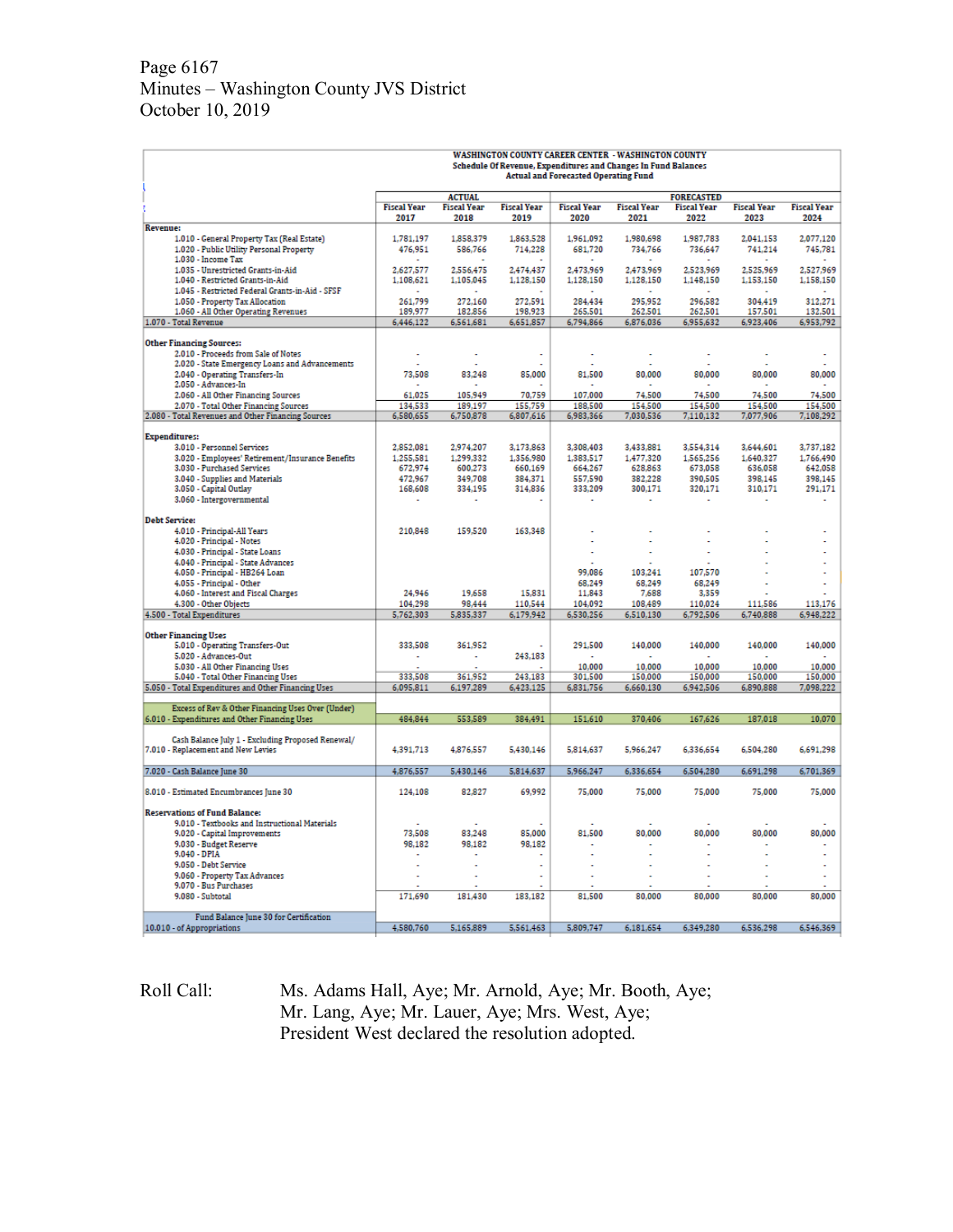Page 6168 Minutes – Washington County JVS District October 10, 2019

Superintendent's Report and Business

- a. Report Card Results and recognition sign
- b. Updated Board Policies and Campus Wide No Smoking Adoption
- c. Greenhouse, Storage Building, and Front Office Project Updates
- d. Advisory Committee meeting was held on Tuesday, October 8

# **Resolution #64-19**

Moved by Mr. Lang seconded by Mr. Arnold to adopt the consent agenda items:

- a. Accept the following donations:
	- 1. Schott's Repair Service, Inc., 5503 State Route 821, Whipple, OH 45788, \$100.00 donation to Diesel Truck Mechanic.
	- 2. Marietta Transfer Company, Inc., PO Box 36, Marietta, OH 45750, \$100.00 donation to Diesel Truck Mechanic
- b. Employ the following part-time Adult Technical Training instructors for the year ending June 30, 2020:

| <b>Name</b>                   | Area                | Rate/Hr. | <b>Effective</b>   |
|-------------------------------|---------------------|----------|--------------------|
| Rachael Boyer                 | Medical Assistant   | \$21.60  | September 18, 2019 |
| Jack Duvall                   | Chemical Technician | \$29.00  | October 10, 2019   |
| Jennifer Osborne   Phlebotomy |                     | \$22.40  | October 10, 2019   |

c. Approve Club Activity budgets for 2019-2020, see below:

### **Summary of Club Activity Budgets** 2019-2020

| <b>CLUB</b>                         | <b>PRIOR YEAR'S ESTIMATED</b><br><b>BALANCE</b> | <b>INCOME</b> | <b>ESTIMATED</b> | <b>ESTIMATED</b><br><b>EXPENDITURES ENDING BALANCE</b> |
|-------------------------------------|-------------------------------------------------|---------------|------------------|--------------------------------------------------------|
| <b>CULTURAL AND BENEVOLENT FUND</b> | S<br>35.859.15 \$                               | 3,356.00 \$   | 21,700.00 \$     | 17,515.15                                              |
| STUDENT ADVISORY COUNCIL            | 2,728.30                                        | 7.995.00      | 8,360.00         | 2.363.30                                               |
| NATIONAL TECHNICAL HONOR SOCIETY    | 1,927.07                                        | 900.00        | 2,350.00         | 477.07                                                 |
| BUSINESS PROFESSIONALS OF AMERICA   |                                                 |               |                  |                                                        |
| Chapter                             | 3,280.29                                        | 7,740.00      | 10,740.00        | 280.29                                                 |
| Digital Design & Video Production   | 991.67<br>466.14                                | ÷.            | 700.00           | 291.67<br>616.14                                       |
| <b>Digital Marketing</b>            |                                                 | 2,650.00      | 2,500.00         |                                                        |
| FUTURE FARMERS OF AMERICA           |                                                 |               |                  |                                                        |
| Chapter                             | 4.076.84                                        | 837.50        | 2.987.50         | 1.926.84                                               |
| Landscape & Turf Management         | 776.43                                          |               | 600.00           | 176.43                                                 |
| <b>SkillsUSA</b>                    |                                                 |               |                  |                                                        |
| Chapter                             | 7.542.78                                        | 10.476.00     | 17,808.50        | 210.28                                                 |
| <b>Auto Collision</b>               | 856.50                                          | 1.150.00      | 1,800.00         | 206.50                                                 |
| <b>Auto Mechanics</b>               | 1,441.61                                        | 260.00        | 1.199.97         | 501.64                                                 |
| <b>Building Tech/Carpentry</b>      | 1,409.97                                        | 1,200.00      | 1,650.00         | 959.97                                                 |
| Cosmetology                         | 506.12                                          | 300.00        | 200.00           | 606.12                                                 |
| <b>Diesel Truck Mechanics</b>       | 3.019.00                                        | 2,000.00      | 2,400.00         | 2,619.00                                               |
| Electricity                         | 567.04                                          | 1,400.00      | 1,967.04         | ٠                                                      |
| <b>Heavy Equipment</b>              | 698.59                                          | 900.00        | 900.00           | 698.59                                                 |
| Masonry                             | 192.68                                          | $\sim$        | 192.68           | ÷                                                      |
| <b>Medical College Prep</b>         | 770.43                                          | 500.00        | 1,252.00         | 18.43                                                  |
| <b>Patient Health Care</b>          | 1,300.50                                        | ٠             | 928.00           | 372.50                                                 |
| Sports Medicine & Exercise Science  | 838.60                                          | 804.00        | 1,360.00         | 282.60                                                 |
| Welding                             | 540 00                                          |               | 540 00           |                                                        |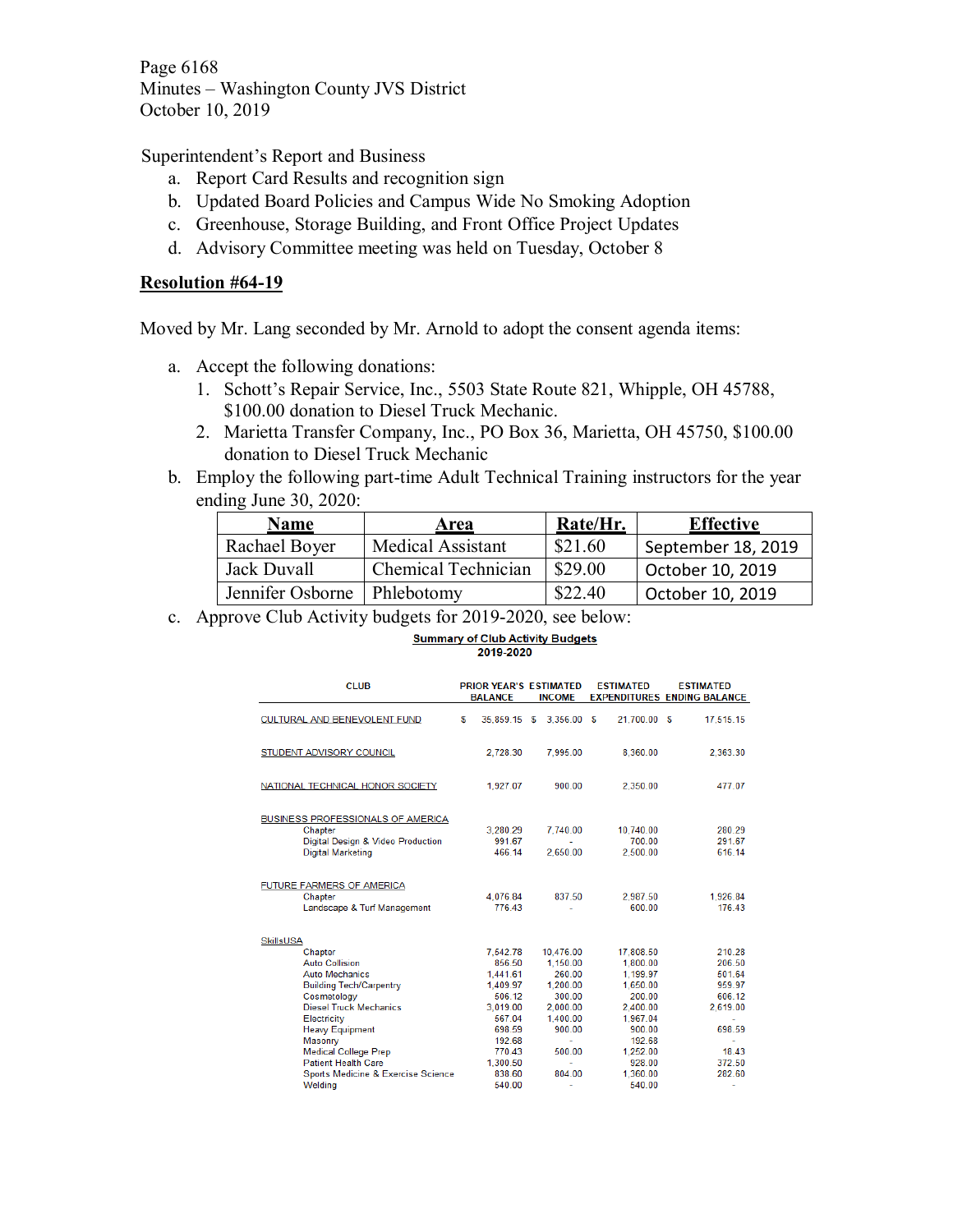Page 6169 Minutes – Washington County JVS District October 10, 2019

- d. Approve Adult Technical Training 2021 Student Calendar
- e. Approve 2019-2020 Adult Technical Training Student Handbook

# 2021

| <b>JANUARY</b> |    |    |    |    |    |    |  |  |  |
|----------------|----|----|----|----|----|----|--|--|--|
|                |    |    |    |    |    |    |  |  |  |
|                |    |    |    |    |    | 2  |  |  |  |
| з              | 4  | 5  | 6  | 7  | \$ | ۹  |  |  |  |
| 10             | 11 | 12 | 13 | 14 | 15 | 16 |  |  |  |
| 17             | 18 | 19 | 20 | 21 | 22 | 23 |  |  |  |
| 24             | 25 | 26 | 27 | 28 | 29 | 30 |  |  |  |
| 31             |    |    |    |    |    |    |  |  |  |

|  |    |    | 2  | 3  | 4  | 5  |  |
|--|----|----|----|----|----|----|--|
|  |    | \$ | ۹  | 10 | 11 | 12 |  |
|  | 14 | 15 | 16 | 17 | 18 | 19 |  |
|  | 21 | 22 | 23 | 24 | 25 | 26 |  |
|  | 28 |    |    |    |    |    |  |
|  |    |    |    |    |    |    |  |
|  |    |    |    |    |    |    |  |

| <b>MARCH</b> |    |    |    |    |    |    |  |  |  |  |  |
|--------------|----|----|----|----|----|----|--|--|--|--|--|
|              |    |    |    |    |    |    |  |  |  |  |  |
|              |    | 2  | з  | 4  | 5  | 6  |  |  |  |  |  |
| 7            | \$ | ۹  | 10 | 11 | 12 | 13 |  |  |  |  |  |
| 14           | 15 | 16 | 17 | 18 | 19 | 20 |  |  |  |  |  |
| 21           | 22 | 23 | 24 | 25 | 26 | 27 |  |  |  |  |  |
| 28           | 29 | 30 | 31 |    |    |    |  |  |  |  |  |
|              |    |    |    |    |    |    |  |  |  |  |  |

| MAY |                         |    |    |    |    |    |  |  |  |  |
|-----|-------------------------|----|----|----|----|----|--|--|--|--|
|     | (ED<br><b>OM</b><br>SA1 |    |    |    |    |    |  |  |  |  |
|     |                         |    |    |    |    |    |  |  |  |  |
| 2   | 3                       | 4  | 5  | 6  | 7  | \$ |  |  |  |  |
| ۹   | 10                      | 11 | 12 | 13 | 14 | 15 |  |  |  |  |
| 16  | 17                      | 18 | 19 | 20 | 21 | 22 |  |  |  |  |
| 23  | 24                      | 25 | 26 | 27 | 28 | 29 |  |  |  |  |
| 30  | 31                      |    |    |    |    |    |  |  |  |  |

| <b>JULY</b> |     |            |     |    |    |     |  |  |  |  |  |
|-------------|-----|------------|-----|----|----|-----|--|--|--|--|--|
|             | нон | <b>TUE</b> | YED |    |    | SAT |  |  |  |  |  |
|             |     |            |     |    | 2  | з   |  |  |  |  |  |
| 4           | 5   | 6          |     | 8  | ۹  | 10  |  |  |  |  |  |
| 11          | 12  | 13         | 14  | 15 | 16 | 17  |  |  |  |  |  |
| 18          | 19  | 20         | 21  | 22 | 23 | 24  |  |  |  |  |  |
| 25          | 26  | 27         | 28  | 29 | 30 | 31  |  |  |  |  |  |
|             |     |            |     |    |    |     |  |  |  |  |  |

| <b>SEPTEMBER</b>      |    |    |    |    |    |                |  |  |  |  |
|-----------------------|----|----|----|----|----|----------------|--|--|--|--|
| τυεΙ<br>veol:<br>тоні |    |    |    |    |    |                |  |  |  |  |
|                       |    |    |    | z  | з  | $\overline{4}$ |  |  |  |  |
| 5                     | ß. | 7  | \$ | ۹  | 10 | 11             |  |  |  |  |
| 12                    | 13 | 14 | 15 | 16 | 17 | 18             |  |  |  |  |
| 19                    | 20 | 21 | 22 | 23 | 24 | 25             |  |  |  |  |
| 26                    | 27 | 28 | 29 | 30 |    |                |  |  |  |  |
|                       |    |    |    |    |    |                |  |  |  |  |

|     | <b>NOVEMBER</b> |            |     |    |    |    |  |  |  |  |
|-----|-----------------|------------|-----|----|----|----|--|--|--|--|
| SUM |                 | <b>IUE</b> | 7ED |    |    |    |  |  |  |  |
|     |                 | 2          | з   | 4  | 5  | 6  |  |  |  |  |
|     | \$              | ٠          | 10  | 11 | 12 | 13 |  |  |  |  |
| 14  | 15              | 16         | 17  | 18 | 19 | 20 |  |  |  |  |
| 21  | 22              | 23         | 24  | 25 | 26 | 27 |  |  |  |  |
| 28  | 29              | 30         |     |    |    |    |  |  |  |  |
|     |                 |            |     |    |    |    |  |  |  |  |

| <b>FEBRUARY</b>         |    |    |    |    |    |  |  |  |  |  |
|-------------------------|----|----|----|----|----|--|--|--|--|--|
| ED<br>SAT<br><b>FRI</b> |    |    |    |    |    |  |  |  |  |  |
|                         | 2  | з  | 4  | 5  | 6  |  |  |  |  |  |
| \$                      | ۹  | 10 | 11 | 12 | 13 |  |  |  |  |  |
| 15                      | 16 | 17 | 18 | 19 | 20 |  |  |  |  |  |
| 22                      | 23 | 24 | 25 | 26 | 27 |  |  |  |  |  |
|                         |    |    |    |    |    |  |  |  |  |  |
|                         |    |    |    |    |    |  |  |  |  |  |

| <b>APRIL</b> |      |            |            |            |            |     |  |  |  |  |
|--------------|------|------------|------------|------------|------------|-----|--|--|--|--|
| SUN          | 10 M | τυεί       | WED        | <b>THU</b> | FRI        | SAT |  |  |  |  |
|              |      |            |            |            | z          | з   |  |  |  |  |
| 4            | 5    | 6          | 7          | 8          | ۹          | 10  |  |  |  |  |
| 11           | 12   | 13         | 14         | 15         | 16         | 17  |  |  |  |  |
| 18           | 19   | 20         | 21         | 22         | 23         | 24  |  |  |  |  |
| 25           | 26   | 27         | 28         | 29         | 30         |     |  |  |  |  |
|              |      |            |            |            |            |     |  |  |  |  |
|              |      |            |            |            |            |     |  |  |  |  |
| <b>JUNE</b>  |      |            |            |            |            |     |  |  |  |  |
| SUM          | 0H   | <b>IUE</b> | <b>FED</b> | HU         | <b>FRI</b> | SAT |  |  |  |  |

### $\,$   $\,$  $\ddot{a}$  $10<sub>10</sub>$  $11$  $12$  $\epsilon$  $\overline{7}$  $\overline{14}$  $17<sup>°</sup>$  $18$  $19<sup>°</sup>$  $13$  $15$  $16$  $\overline{20}$  $21$  $\mathsf{22}^\circ$  $\frac{23}{2}$  $24$  $\frac{25}{25}$ 26 27 28 29 30

|    | <b>AUGUST</b> |     |    |    |    |     |  |
|----|---------------|-----|----|----|----|-----|--|
|    |               | UΕİ |    |    |    | SA' |  |
|    | 2             | з   | 4  | 5  | 6  | 7   |  |
| 8  | 9             | 10  | 11 | 12 | 13 | 14  |  |
| 15 | 16            | 17  | 18 | 19 | 20 | 21  |  |
| 22 | 23            | 24  | 25 | 26 | 27 | 28  |  |
| 29 | 30            | 31  |    |    |    |     |  |
|    |               |     |    |    |    |     |  |

| <b>OCTOBER</b> |    |    |    |    |    |    |
|----------------|----|----|----|----|----|----|
|                |    |    |    |    |    |    |
|                |    |    |    |    |    | 2  |
| þ,             | 4  | 5  | 6  | 7  | \$ | ۹  |
| 10             | 11 | 12 | 13 | 14 | 15 | 16 |
| 17             | 18 | 19 | 20 | 21 | 22 | 23 |
| 24             | 25 | 26 | 27 | 28 | 29 | 30 |
| 31             |    |    |    |    |    |    |

| <b>DECEMBER</b> |    |    |    |    |    |            |
|-----------------|----|----|----|----|----|------------|
|                 |    |    | ED |    |    | <b>SAT</b> |
|                 |    |    |    | 2  | з  | 4          |
| 5               | 6  |    | \$ | 9  | 10 | 11         |
| 12              | 13 | 14 | 15 | 16 | 17 | 18         |
| 19              | 20 | 21 | 22 | 23 | 24 | 25         |
| 26              | 27 | 28 | 29 | 30 | 31 |            |
|                 |    |    |    |    |    |            |

**IMPORTANT DATES** 

| Quarter Starts                  |
|---------------------------------|
| Quarter Ends                    |
| Holiday - No Classes            |
| January:                        |
| 1/1 New Years Day               |
| 1/18 Martin Luther King Day     |
| February:                       |
| 2/15 President's Day            |
| April:                          |
| 4/2 Good Friday                 |
| May:                            |
| 5/31 Memorial Day               |
| July:                           |
| 4/5 Independence Day Celebrated |
| September:                      |
| 9/6 Labor Day                   |
| November:                       |
| 11/11 Veteran's Day             |
| 11/25 & 26 Thanksgiving Holiday |
|                                 |
|                                 |

Please note: Students attending two days per week, 8 hours per day may have class on on a non- scheduled day if a holiday falls on a normally scheduled class day.



Roll Call: Ms. Adams Hall, Aye; Mr. Arnold, Aye; Mr. Booth, Aye; Mr. Lang, Aye; Mr. Lauer, Aye; Mrs. West, Aye; President West declared the resolution adopted.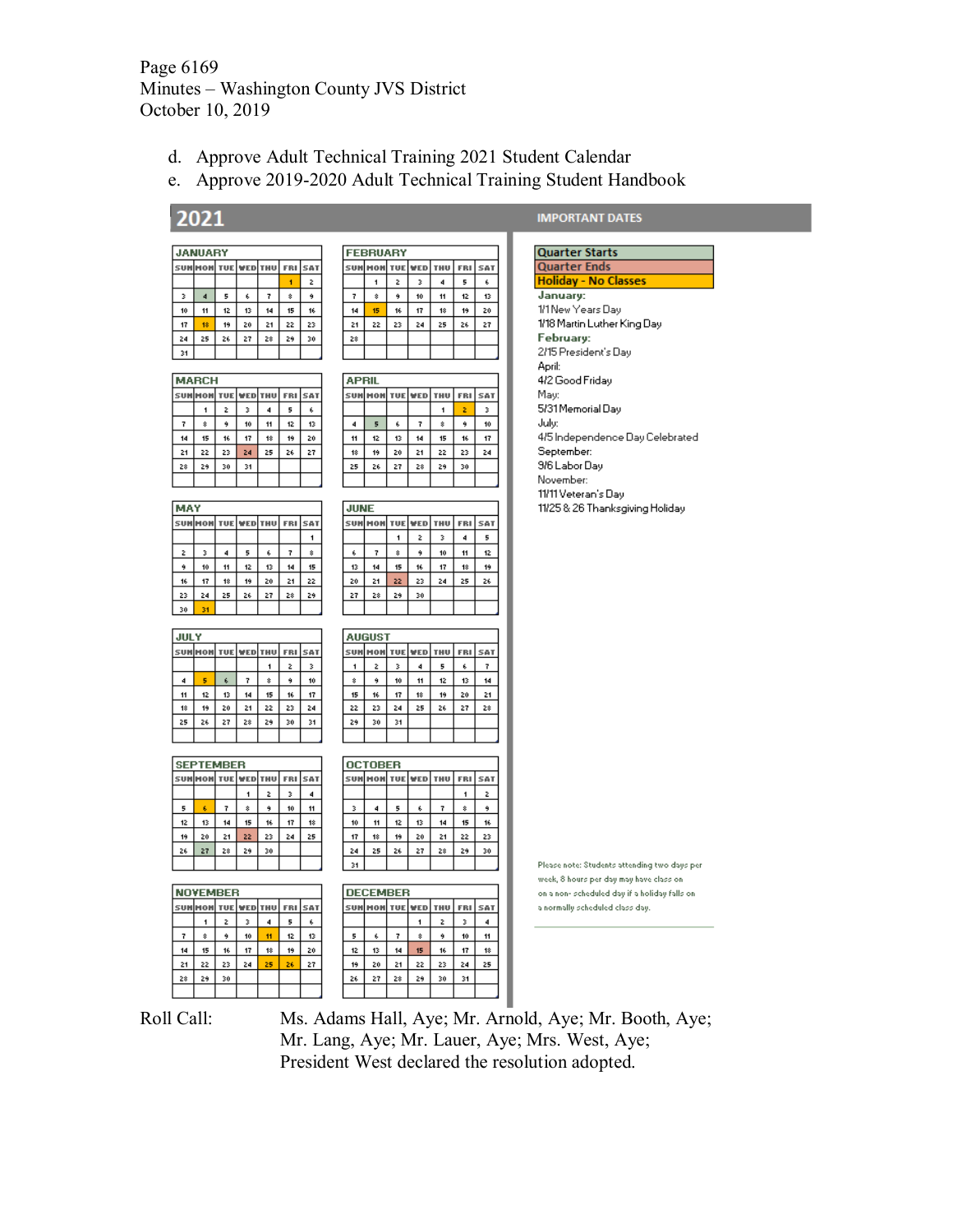Page 6170 Minutes – Washington County JVS District October 10, 2019

# **Resolution #65-19 – Approve Board Policy**

Moved by Mr. Lauer and seconded by Mr. Booth to adopt the following resolution:

BE IT RESOLVED, The Board approves the following policy changes (new, revised) as set forth below:

| <b>Policy Number</b> | <b>Policy Name</b>                     | Change     |
|----------------------|----------------------------------------|------------|
| 1310                 | <b>Employment of the Treasurer</b>     | Revised    |
| 1340                 | Non-Reemployment of the Treasurer      | Revised    |
| 1436                 | Personal Leave by Administrators       | <b>New</b> |
| 1615                 | Use of Tobacco by Administrators       | <b>New</b> |
| 2450                 | Adult and Community Education          | New        |
| 3215                 | Use of Tobacco by Professional Staff   | Revised    |
| 4215                 | Use of Tobacco by Classified Staff     | Revised    |
| 4436                 | Personal Leave by Classified Staff     | Revised    |
| 5200                 | Attendance                             | Revised    |
| 5230                 | Late Arrival and Early Dismissal       | <b>New</b> |
| 5512                 | Use of Tobacco                         | Revised    |
| 7300                 | Disposition of Real Property/Personal  | Revised    |
|                      | Property                               |            |
| 7434                 | Use of Tobacco on School Premises      | Revised    |
| 7440.03              | <b>Small Unmanned Aircraft Systems</b> | <b>New</b> |
| 8400                 | School Safety                          | Revised    |
| 8462                 | <b>Student Abuse and Neglect</b>       | Revised    |
| 8500                 | Food Services                          | Revised    |
| 9700.01              | Advertising and Commercial Activities  | <b>New</b> |

Roll Call: Ms. Adams Hall, Aye; Mr. Arnold, Aye; Mr. Booth, Aye; Mr. Lang, Aye; Mr. Lauer, Aye; Mrs. West, Aye; President West declared the resolution adopted.

# **Resolution #66-19 – Approve Agreement with L&P Services**

Moved by Mr. Arnold and seconded by Mr. Lang to adopt the following resolution:

Authorize the Treasurer to enter into an agreement with **Life & Purpose Behavioral Health,** effective October 11, 2019 and to expire June 30, 2020 for behavioral health services utilizing the Student Wellness and Success Funds in the amount of \$45,000.

Roll Call: Ms. Adams Hall, Aye; Mr. Arnold, Aye; Mr. Booth, Aye; Mr. Lang, Aye; Mr. Lauer, Aye; Mrs. West, Aye; President West declared the resolution adopted.